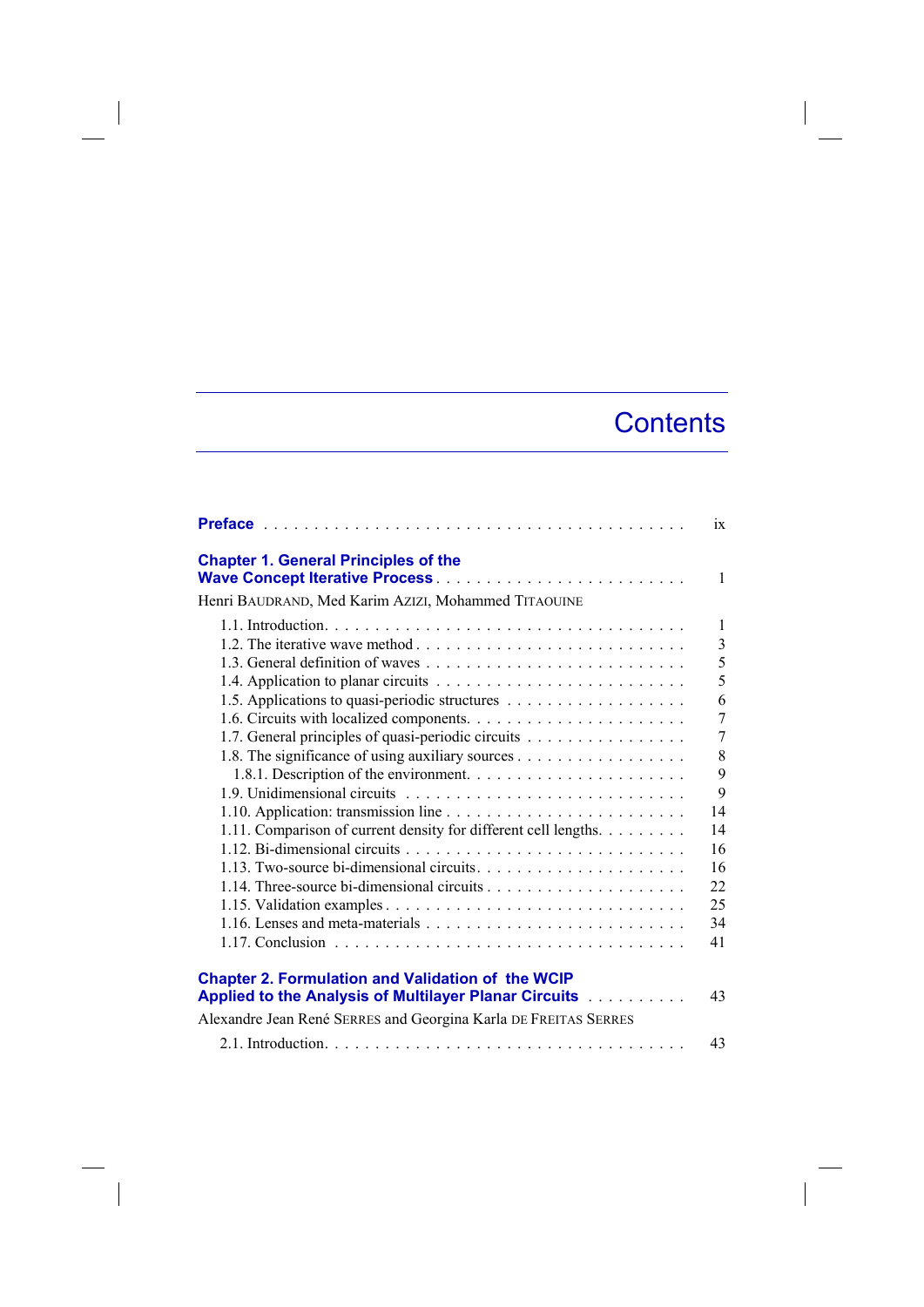| The Wave Concept in Electromagnetism and Circuits | - vi |  |  |  |  |  |
|---------------------------------------------------|------|--|--|--|--|--|
|---------------------------------------------------|------|--|--|--|--|--|

|                                                                                                                                                                                                 | 45  |
|-------------------------------------------------------------------------------------------------------------------------------------------------------------------------------------------------|-----|
|                                                                                                                                                                                                 | 45  |
|                                                                                                                                                                                                 | 48  |
| 2.3. Real and ideal polarizers within planar structures using WCIP                                                                                                                              | 52  |
|                                                                                                                                                                                                 | 52  |
|                                                                                                                                                                                                 | 55  |
| 2.4. Amplifier structure of compact micro-waves                                                                                                                                                 | 57  |
| 2.4.1. Formulation of the amplifier interface.                                                                                                                                                  | 57  |
| 2.4.2. The simulation results $\dots \dots \dots \dots \dots \dots \dots \dots \dots \dots$                                                                                                     | 59  |
| <b>Chapter 3. Applications of the WCIP Method to</b>                                                                                                                                            |     |
|                                                                                                                                                                                                 | 63  |
| Mohammed TITAOUINE and Henri BAUDRAND                                                                                                                                                           |     |
|                                                                                                                                                                                                 | 64  |
| 3.2. Formulation of the iterative WCIP method                                                                                                                                                   | 65  |
|                                                                                                                                                                                                 | 68  |
|                                                                                                                                                                                                 | 70  |
| 3.2.3. The fast modal transform FMT and its inverse $FMT^{-1}$                                                                                                                                  | 72  |
|                                                                                                                                                                                                 | 72  |
|                                                                                                                                                                                                 | 72  |
| 3.3. Application of the iterative WCIP method to different FSSs.                                                                                                                                | 74  |
|                                                                                                                                                                                                 | 74  |
| 3.3.2. FSSs charged by lumped elements and active FSSs                                                                                                                                          | 76  |
|                                                                                                                                                                                                 | 79  |
|                                                                                                                                                                                                 | 80  |
| 3.3.5. Triple-layer plating                                                                                                                                                                     | 82  |
|                                                                                                                                                                                                 | 83  |
|                                                                                                                                                                                                 | 95  |
|                                                                                                                                                                                                 | 96  |
|                                                                                                                                                                                                 | 97  |
|                                                                                                                                                                                                 | 98  |
| <b>Chapter 4. WCIP Applied to Substrate</b><br><b>Integrated Circuits: Substrate Integrated</b><br><b>Waveguide (SIW) and Substrate Integrated</b><br>Non-Radiative Dielectic (SINRD) Circuits. | 99  |
| Nathalie RAVEU and Ahmad ISMAIL ALHZZOURY                                                                                                                                                       |     |
|                                                                                                                                                                                                 | 99  |
|                                                                                                                                                                                                 | 100 |
|                                                                                                                                                                                                 | 103 |

4.2.2. The definition of \* . . . . . . . . . . . . . . . . . . . . . . . . . . . . . 103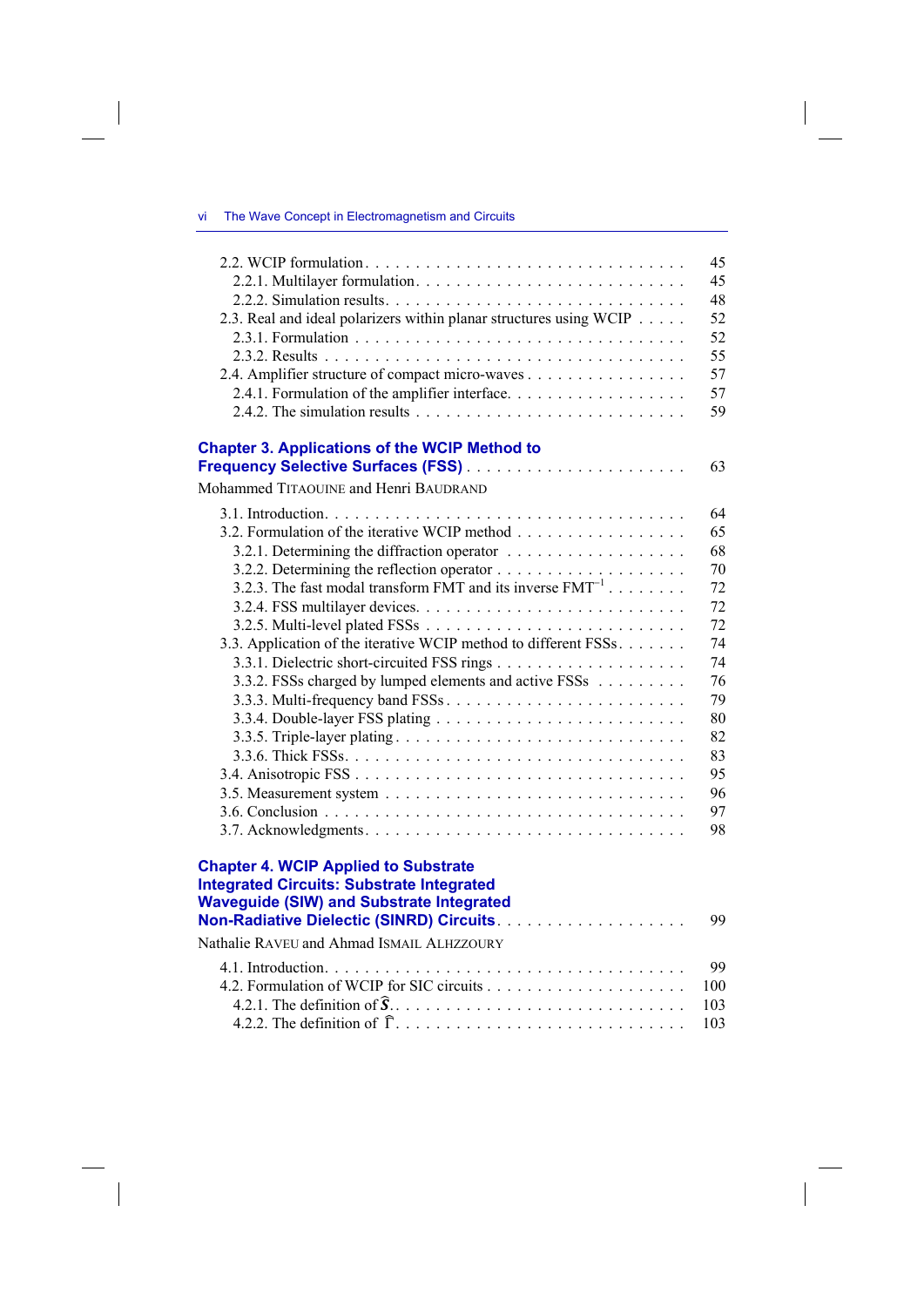$\overline{\phantom{a}}$ 

|                                                                                                                  | 104<br>104<br>106<br>108<br>110<br>111<br>112 |
|------------------------------------------------------------------------------------------------------------------|-----------------------------------------------|
|                                                                                                                  | 115                                           |
| Nathalie RAVEU                                                                                                   |                                               |
| 5.2.1. Representation of homogeneous materials                                                                   | 115<br>116                                    |
| 5.2.2. Description of boundary conditions at the interface.                                                      | 117<br>118                                    |
| 5.2.3. System to solve $\ldots \ldots \ldots \ldots \ldots \ldots \ldots \ldots \ldots \ldots$                   | 118                                           |
| 5.3. Improvement of WCIP by mathematical techniques.                                                             | 119                                           |
|                                                                                                                  | 120                                           |
|                                                                                                                  | 121                                           |
| 5.3.3. Selecting the initial value $\ldots \ldots \ldots \ldots \ldots \ldots \ldots \ldots$                     | 122                                           |
| 5.4. Improvement of WCIP by physical considerations                                                              | 124                                           |
| 5.4.1. Simplification of waves at the interface                                                                  | 124                                           |
|                                                                                                                  | 125                                           |
| 5.4.3. Boundary conditions on the metallic mesh                                                                  | 126                                           |
|                                                                                                                  | 127                                           |
| <b>Chapter 6. Application of WCIP to Diffraction Problems</b><br>Noemen AMMAR, Taoufik AGUILI and Henri BAUDRAND | 129                                           |
|                                                                                                                  | 129                                           |
| 6.1.1. Diffraction by multilayer cylindrical structures<br>6.1.2. Descriptors for spectral components            | 130                                           |
|                                                                                                                  | 132                                           |
|                                                                                                                  | 133                                           |
|                                                                                                                  | 134                                           |
|                                                                                                                  | 136                                           |
|                                                                                                                  | 137                                           |
|                                                                                                                  | 138                                           |
|                                                                                                                  | 138<br>139                                    |
|                                                                                                                  | 143                                           |
|                                                                                                                  | 148                                           |
|                                                                                                                  |                                               |

 $\overline{\phantom{a}}$ 

 $\begin{array}{c} \hline \end{array}$